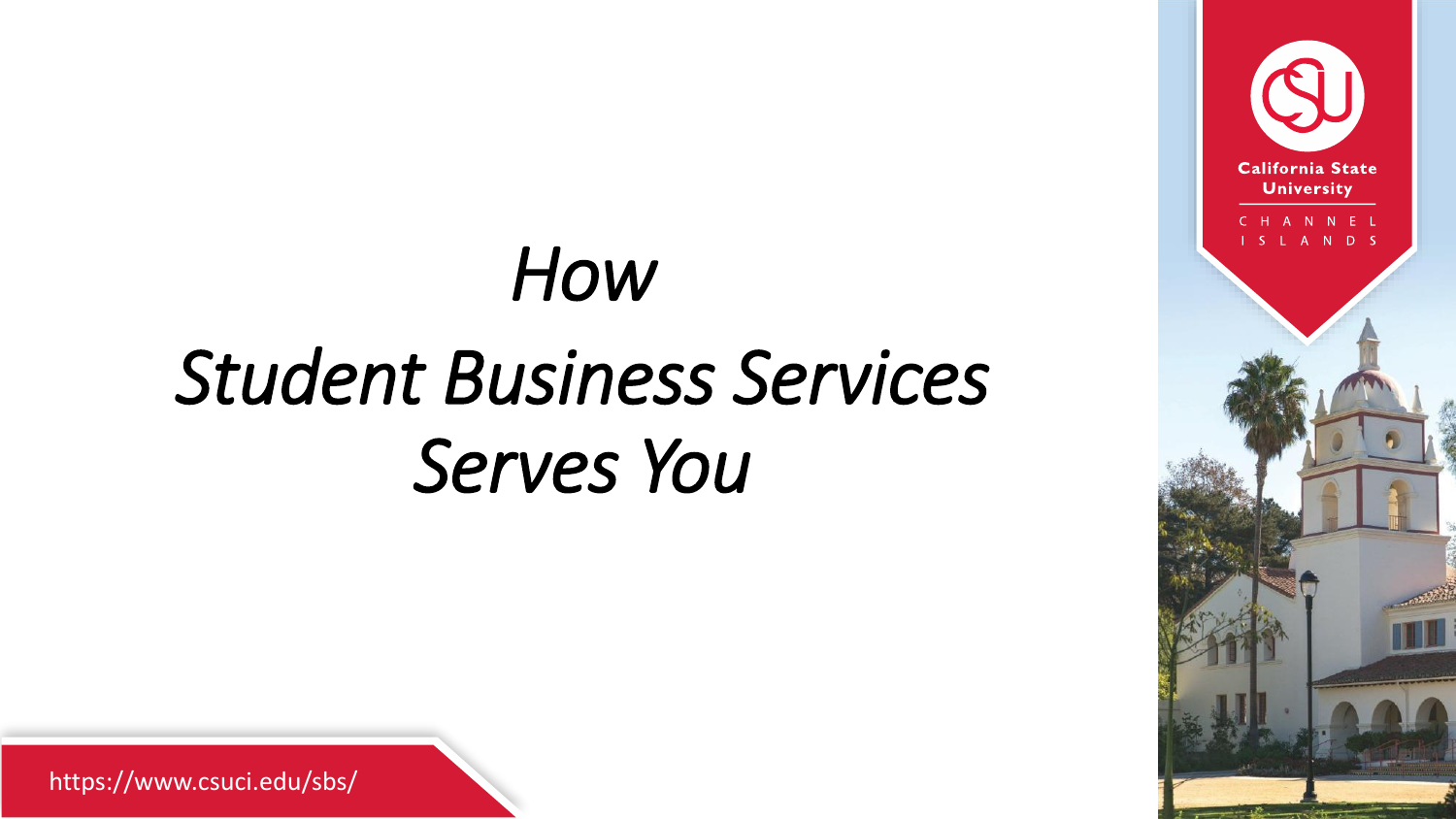Here are some of the ways we can support you

- ❖**Answering questions about your student account**
- ❖**Processing payments**
- ❖**Issuing financial aid refunds and out of pocket reimbursements**
- ❖**Issuing 1098-T statements**
- ❖**Issuing your Campus Dolphin ID Card**

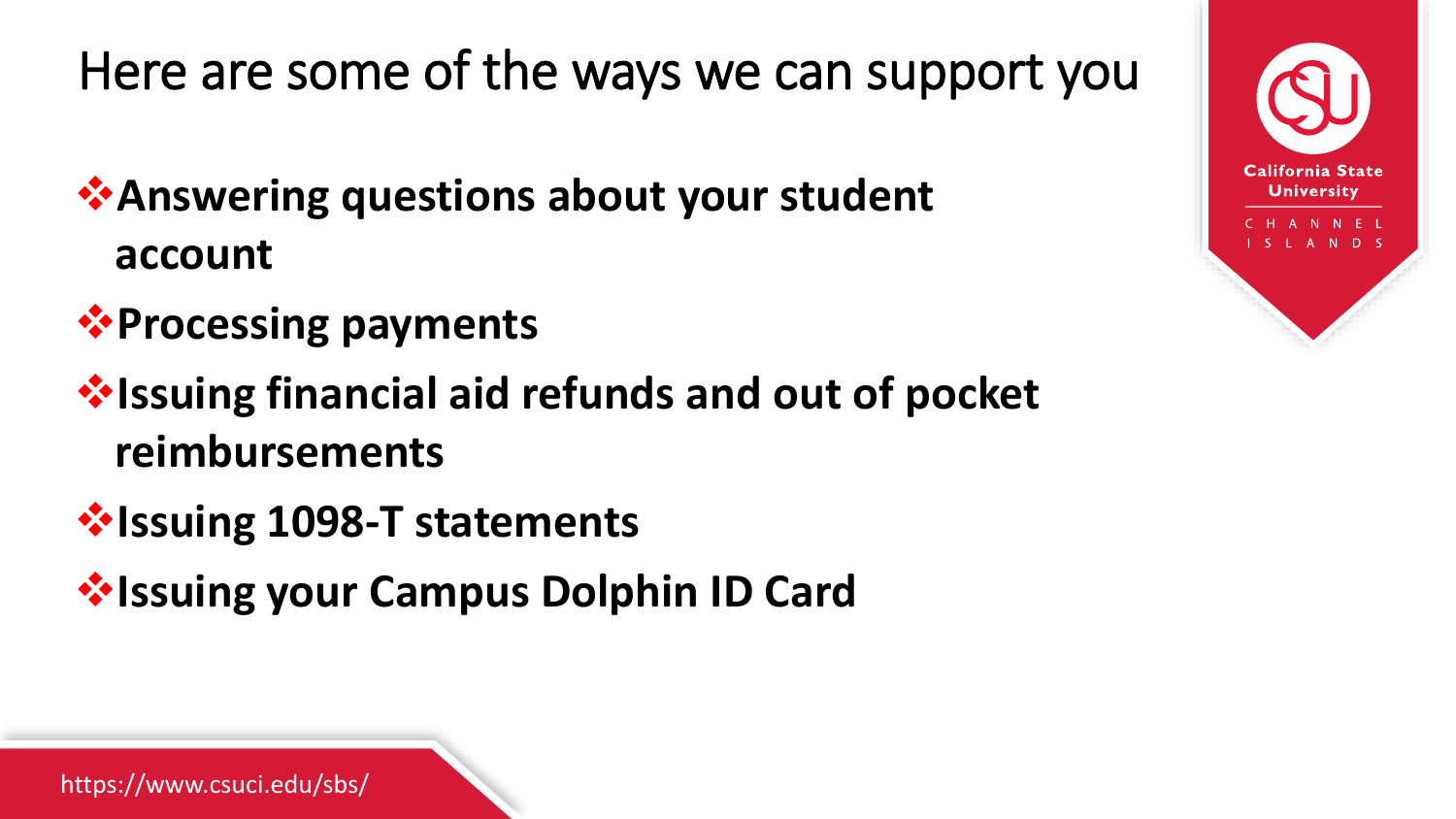### Fall 2022 Tuition & Fees

| <b>Fee Description</b>                         | <b>Part Time</b><br>0.5 - 6 units | <b>Full Time</b><br>6.1 and above units |
|------------------------------------------------|-----------------------------------|-----------------------------------------|
| <b>Tuition</b>                                 | \$1,665                           | \$2,871                                 |
| <b>Associated Students Fee</b>                 | \$75                              | \$75                                    |
| <b>Health Services Fee</b>                     | \$3                               | \$3                                     |
| <b>Instructionally Related Services Fee</b>    | \$60                              | \$60                                    |
| <b>Materials, Service &amp; Facilities Fee</b> | \$65                              | \$65                                    |
| <b>Recreation and Athletics Fee</b>            | \$70                              | \$70                                    |
| <b>Student Body Center Fee</b>                 | \$162                             | \$162                                   |
| <b>Student Health Service Fee</b>              | \$95                              | \$95                                    |
| *Student Involvement & Representation Fee      | \$2                               | \$2                                     |
| <b>Campus Dolphin ID card</b>                  | \$15                              | \$15                                    |
| <b>Total Tuition &amp; Fees</b>                | \$2,212                           | \$3,418                                 |

- ❖ Non-CA residents pay \$396 per unit in addition to the fees above.
- ❖ **Lab Fees** may be applied based on enrollment
- https://www.csuci.edu/sbs/ ❖ \*Students may opt out of the Student Involvement & Representation Fee



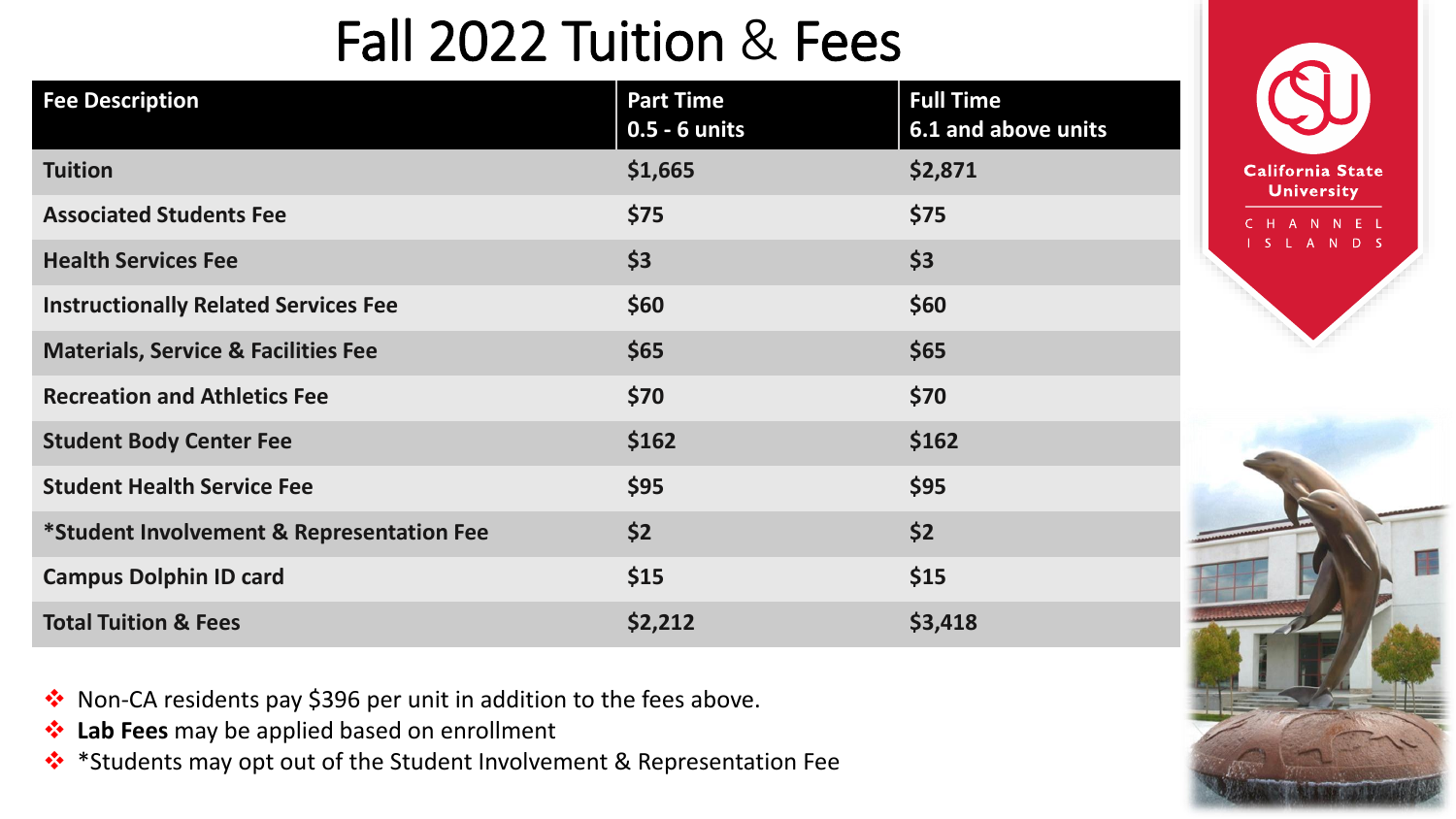### CSU Fee Statement

The CSU makes every effort to keep student costs to a minimum. Fees listed in published schedules or student accounts may need to be increased when public funding is inadequate. Therefore, CSU must reserve the right, even after fees are initially charged or initial fee payments are made, to increase or modify any listed fees. All listed fees, other than mandatory systemwide fees, are subject to change without notice, until the date when instruction for a particular semester or quarter has begun. All CSU listed fees should be regarded as **estimates** that are subject to change upon approval by the Board of Trustees, the Chancellor, or the Presidents, as appropriate.

Changes in mandatory systemwide fees will be made in accordance with the requirements of the Working Families Student Fee Transparency and Accountability Act (Sections 66028 – 66028.6 of the Education Code).

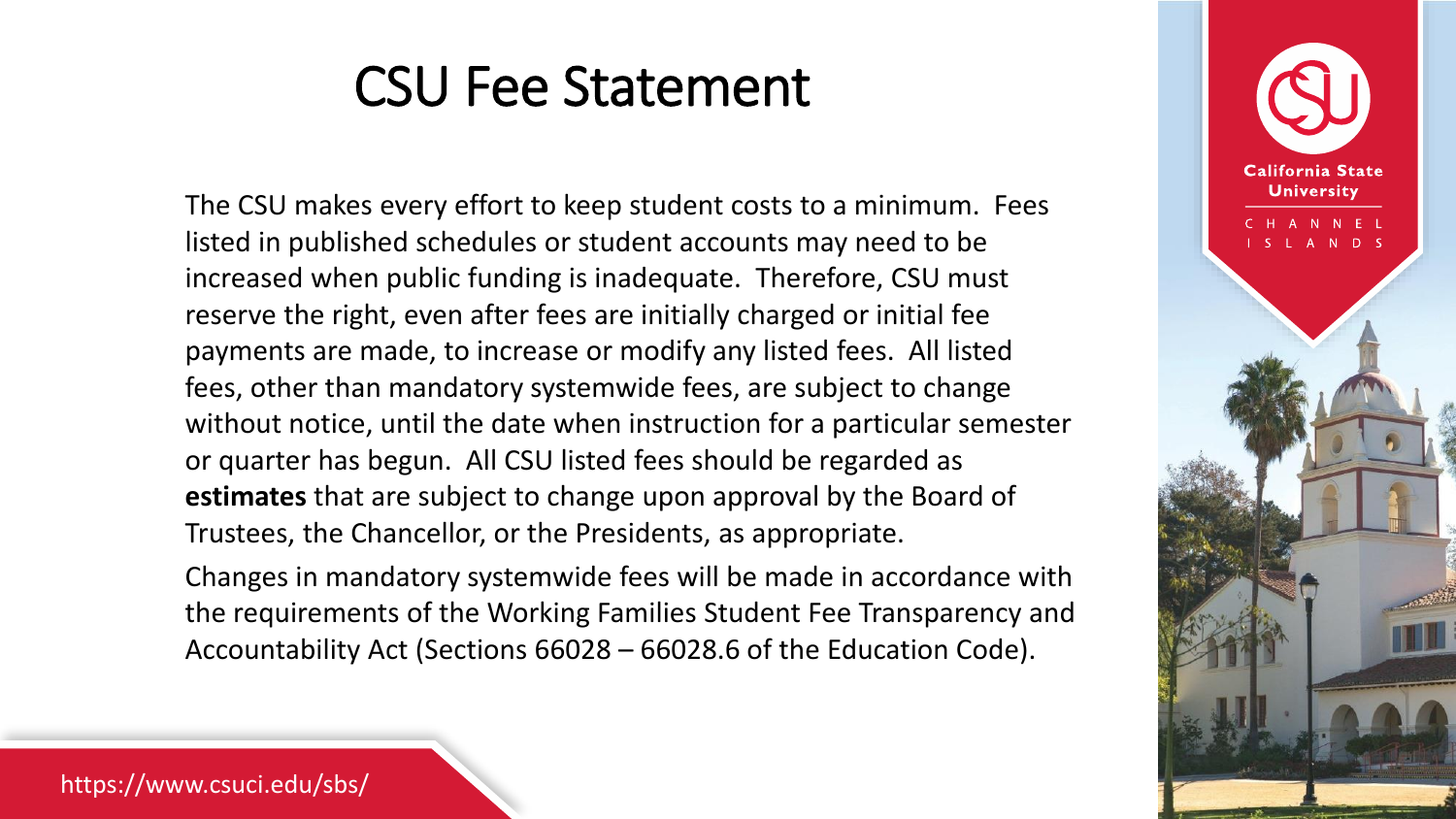

### Important Dates to Remember for Fall 2022



### ❖ **Payment Deadline is Tuesday, August 16, 2022 by 5:00 p.m.**

- ➢ **Payments for Late Registration will be due the following Tuesday by 5:00 p.m.**
- ➢ **[Information on Fee Deadlines can be found here:](https://www.csuci.edu/sbs/fees-and-due-dates.htm)** https://www.csuci.edu/sbs/fees-anddue-dates.htm

### ❖ **Tuition and Fees will be posted to your student account on 7/1/2022.**

➢ **If you are registering for classes after 7/1/2022, Tuition and Fees will post to your student account within 24 hours.**

### **TAKE NOTE: Students may be dropped from some or all their classes if payment is not submitted by the published Payment Deadline.**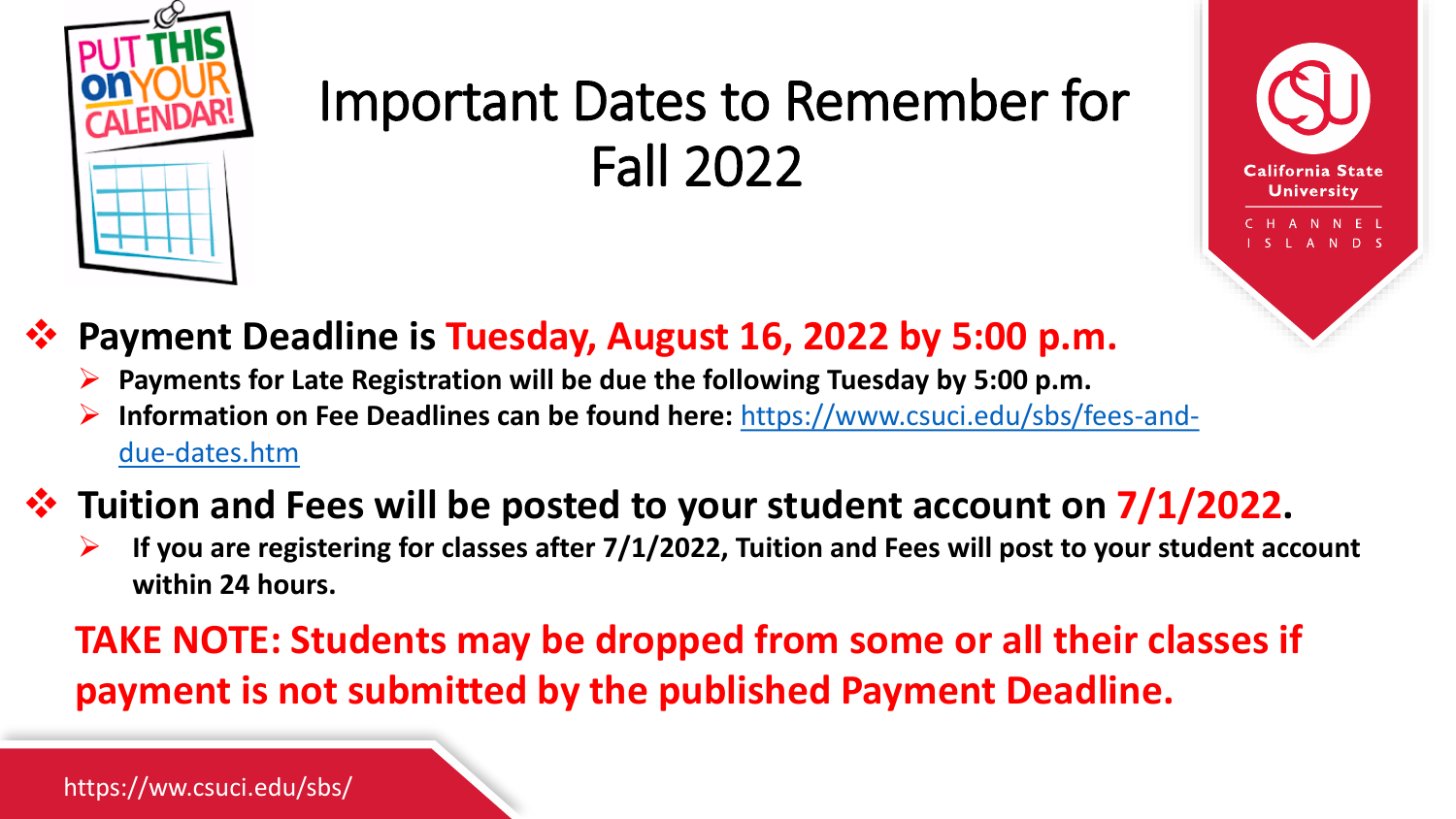## Options for Meeting the Payment Deadline

#### ❖ **Pay in Full**

- ❖ **Tuition Installment Payment Plan (TIPP)**
	- ➢ **Enroll into a payment plan through your myCI. You must re-enroll each semester to continue using the payment plan**
	- ➢ **\$33 non-refundable payment plan fee applies for each payment plan you enroll into.**
	- ➢ **[Instructions on how to enroll can be found here:](https://www.csuci.edu/sbs/documents/howto-tipp.pdf)** https://www.csuci.edu/sbs/documents/howtotipp.pdf
- ❖ **Third party sponsorship or waiver** 
	- ➢ **CSU Employee Fee Waiver/Veteran Fee Waiver**
	- ➢ **State and Veteran Vocational Rehabilitation**
	- ➢ **Corporate or Organization Sponsorship**
	- ➢ **529 Plan** 
		- **Electronic Fund Transfer (new option)** submit the payment online via myCl
		- **Mail**

**NOTE: If 529 plan payments are sent by mail, funds should be requested from your 529 Plan Investment Fund at least 3 weeks before the published payment deadline to ensure timely payments.**

- **Post dated payments do not prevent disenrollment.**
- ❖ **Financial Aid**

balance due, it is the student's responsibility to ensure that the remaining balance is paid by the published due date. TAKE NOTE: If the third-party sponsorship, waiver, and/or financial aid that is awarded is not enough to cover the

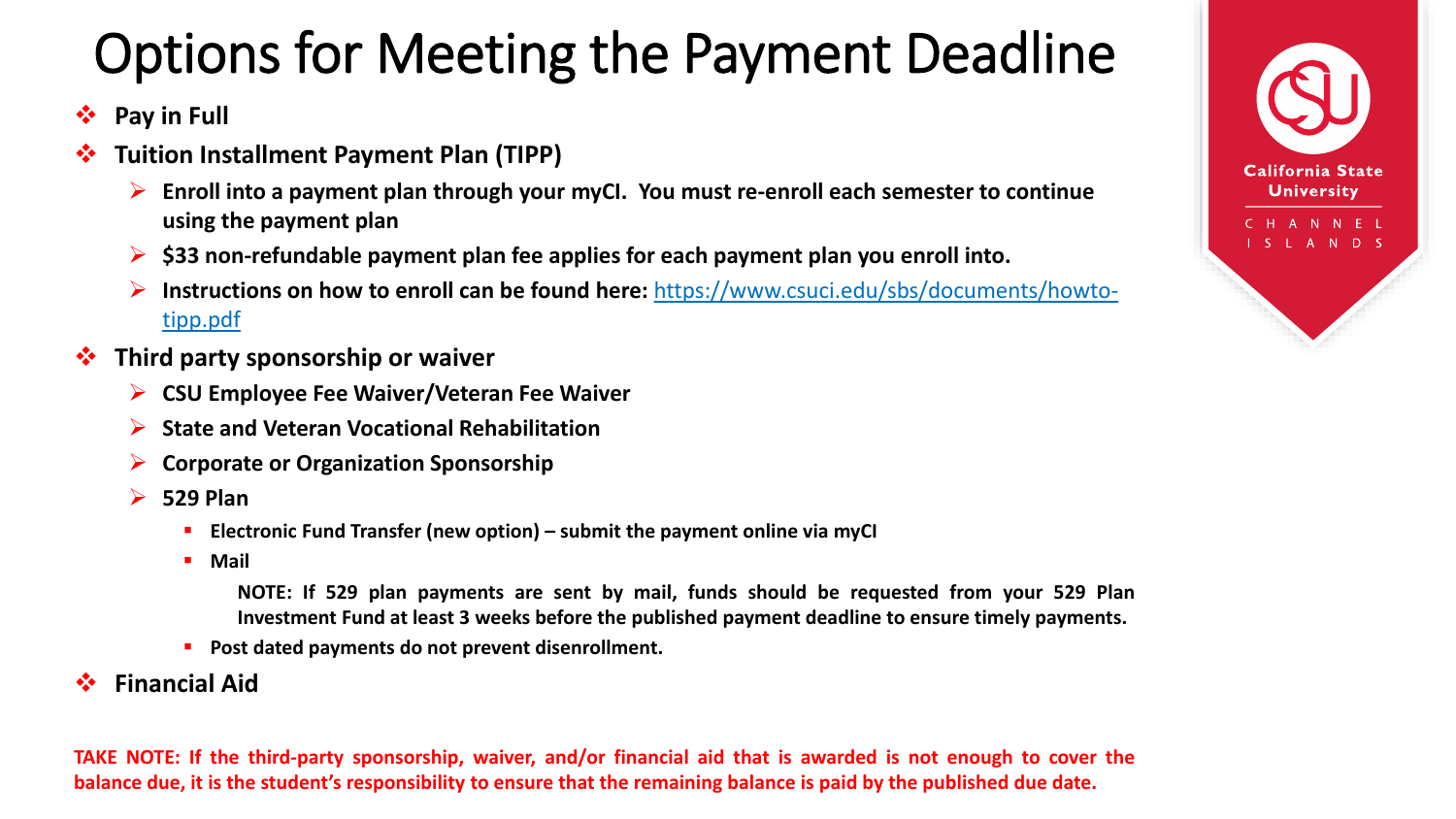### Viewing your Account Balance

- ❖ **All account information can be found on your myCI Student Center Page. This information is available to you 24/7.**
	- ➢ **PLEASE NOTE: You will not receive paper or electronic billing statements.**
	- ➢ **Instructions on how to view this information can be found here:**  <https://www.csuci.edu/sbs/documents/accountinquiry.pdf>

| Step 1                                                                                                      |                                                                                                                                                                                                                                                       |                       | Step 3                                                                                                                                                                  |                     |                                                   |
|-------------------------------------------------------------------------------------------------------------|-------------------------------------------------------------------------------------------------------------------------------------------------------------------------------------------------------------------------------------------------------|-----------------------|-------------------------------------------------------------------------------------------------------------------------------------------------------------------------|---------------------|---------------------------------------------------|
| <b>S</b> Channel Islands / mycl                                                                             |                                                                                                                                                                                                                                                       | Search CI<br>$\Omega$ | <b>Account Inquiry</b>                                                                                                                                                  |                     | <b>Account Services</b>                           |
|                                                                                                             |                                                                                                                                                                                                                                                       |                       | summary                                                                                                                                                                 | activity            | payments                                          |
| e.g., grades, email, parking, etc.                                                                          | Find myCl Services Q                                                                                                                                                                                                                                  |                       | <b>Account Summary</b>                                                                                                                                                  |                     |                                                   |
| <b>Services</b><br><b>CI Records</b><br>剾<br>$\bullet$<br>Student registration and<br>records system        | <b>O</b> Hide Services<br>$\begin{array}{cc}\n\bullet \bullet & \bullet \\ \bullet & \bullet\n\end{array}$ View course information and<br>CI Docs<br>E。<br>$\bullet$<br>Google Drive @ CSUCI: create<br>materials using Canvas<br>and share documents |                       | You owe 2,226.00. For the breakdown, access Charges Due<br>1,360.50<br><b>B</b> Due Now<br>865.50<br><b>E</b> Future Due<br>** You have a past due balance of 1,760.50. |                     |                                                   |
| Step 2                                                                                                      |                                                                                                                                                                                                                                                       |                       | Step 4                                                                                                                                                                  |                     |                                                   |
| $\overline{\phantom{a}}$ Finances                                                                           |                                                                                                                                                                                                                                                       |                       | <b>Account Inquiry</b>                                                                                                                                                  |                     | <b>Account Services</b>                           |
| <b>My Account</b>                                                                                           | Account Summary (See * link below)                                                                                                                                                                                                                    |                       | summary                                                                                                                                                                 | activity            | payments                                          |
| <b>Account Inquiry</b><br><b>Financial Aid</b><br><b>View Financial Aid</b><br><b>Accept/Decline Awards</b> | You owe 2,226.00.<br>- Due Now<br>1,360.50<br>865.50<br>- Future Due<br>** You have a past due balance of 1,360.50. **                                                                                                                                |                       | <b>Charges Due</b>                                                                                                                                                      |                     |                                                   |
| $ (35)$<br>other financial                                                                                  | Currency used is US Dollar.                                                                                                                                                                                                                           |                       | Following is a Running Totals summary by due date of the charges and deposits that you owe.<br><b>Summary of Charges by Due</b><br>Date                                 | Find   View All   图 | First $\blacksquare$ 1-3 of 3 $\blacksquare$ Last |
|                                                                                                             |                                                                                                                                                                                                                                                       |                       | Due Date                                                                                                                                                                | <b>Due Amount</b>   |                                                   |
|                                                                                                             | *Important Student Fee Information                                                                                                                                                                                                                    |                       |                                                                                                                                                                         |                     | <b>Running Total</b>                              |
|                                                                                                             |                                                                                                                                                                                                                                                       |                       | 08/25/2012                                                                                                                                                              | 462.00              | 462.00                                            |
|                                                                                                             |                                                                                                                                                                                                                                                       |                       | 09/18/2012<br>10/18/2012                                                                                                                                                | 898.50<br>865.50    | 1,360.50<br>2,226.00                              |

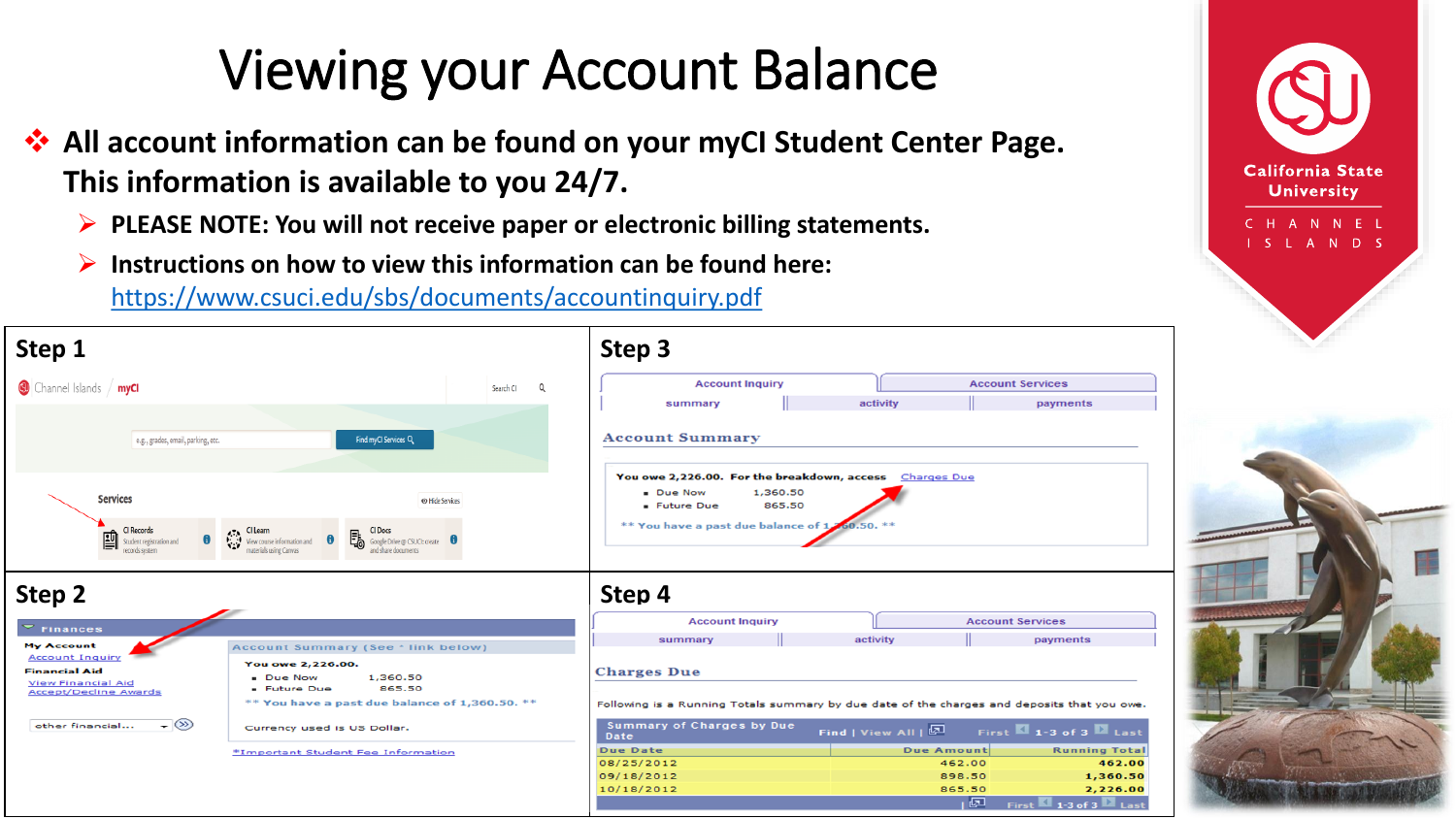## Options for making your payment

#### ❖ **Online via myCI**

- ➢ **Electronic Check (no fee for this option). Your funds must be readily available, using a checking or savings account and the account routing number.**
	- **Instructions can be found here:** <https://www.csuci.edu/sbs/documents/echeck.pdf>
- ➢ **Credit/Debit Card (a 2.65% merchant fee does apply to all credit/debit card transactions).**
	- **<u><b>E** Instructions can be found here: <https://www.csuci.edu/sbs/documents/creditcard.pdf></u>
- ➢ **529 Savings Plan Electronic Transfer**
- ❖ **Mail your payment**
	- ➢ **Make check or money order payable to CSUCI and include your Student ID Number**
	- ➢ **Post dated payments will not prevent disenrollment from classes.**
	- ➢ **Mail payments to:**
		- **Student Business Services**
		- **Sage Hall**
		- **CSU Channel Islands**
		- **One University Drive**
		- **Camarillo, CA 93012**

#### ❖ **Secure Drop Box**

- ➢ **Located behind Sage Hall**
- $\triangleright$  Please do not submit a ➢ **Please do not submit cash in the drop box.**

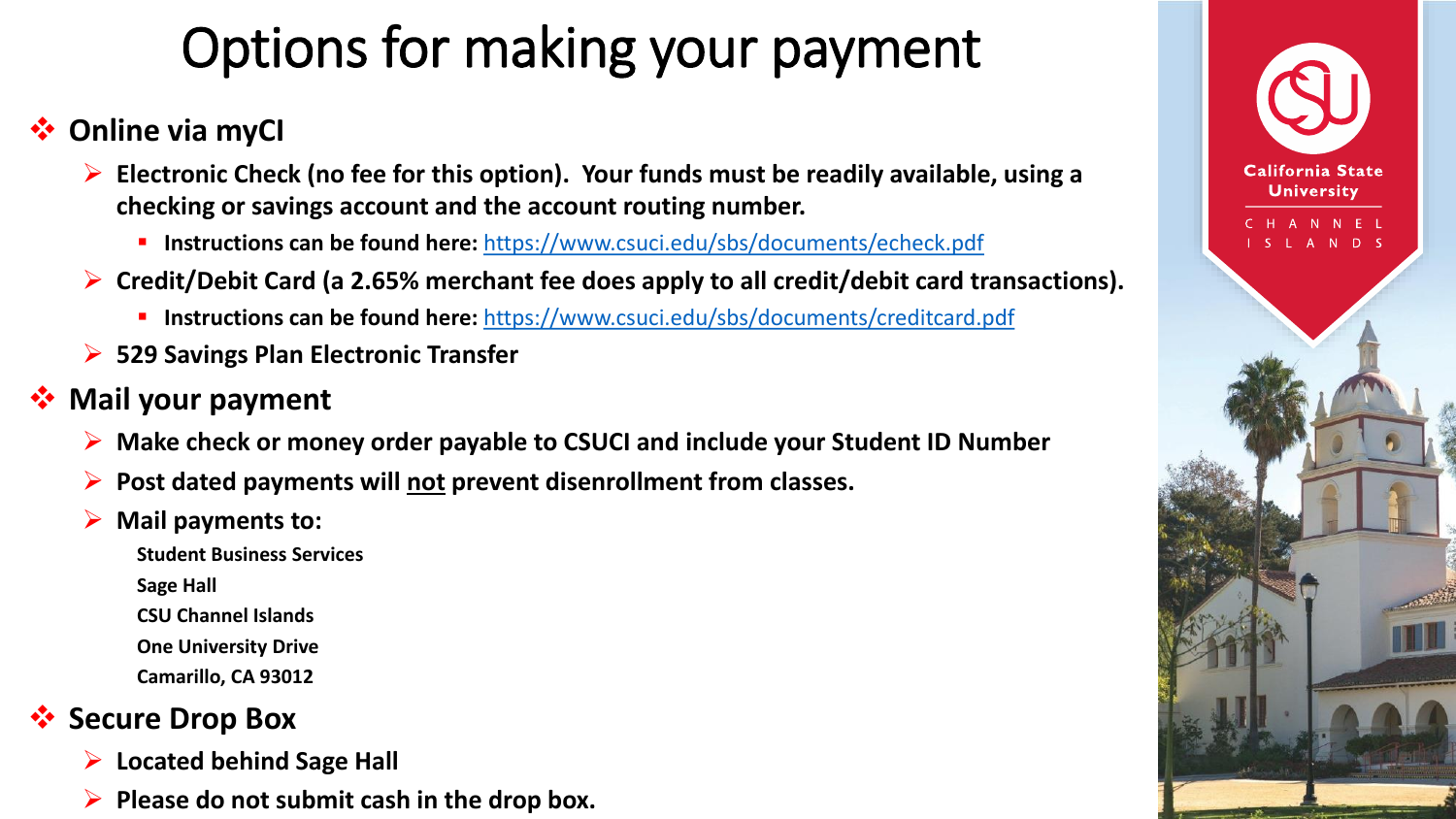## Important Things to Know about Dropping Classes

- ❖ **After the first day of instruction, students are charged prorated fees for the time they hold space in a class that they choose to drop.**
	- ➢ **The proration fee is approximately 1% of the applicable tuition balance per day**
	- ➢ **The proration charge will only take place if you drop units resulting in a lower tuition level and do not replace the units within 3 days (i.e. full-time to part-time or part-time to 0 units).**
		- If you intend to replace the dropped units, we suggest using the "enrollment swap" option in **the Academics section of your Student Center page. This will allow you to drop a course and add a course in the same transaction and avoiding the proration of fees. Instructions can be found here:** <https://www.csuci.edu/registrar/registration-video-tutorials.htm>



| You are eligible for a                                                                                            |                                                    |
|-------------------------------------------------------------------------------------------------------------------|----------------------------------------------------|
| Full refund, if complete term withdrawal is processed on or before                                                | Friday, August 19, 2022                            |
| <b>Prorated refund, if complete term withdrawal is processed between</b>                                          | Saturday, August 20, 2022 - Tuesday, Oct. 25, 2022 |
| <b>Prorated refund, if partial withdrawal (i.e. dropping from full time</b><br>to part time) is processed between | Saturday, August 20, 2022 - Friday, Sept. 9, 2022  |
| No refund, if dropping from full-time enrollment to part-time<br>enrollment, and processed after                  | Friday, September 9, 2022                          |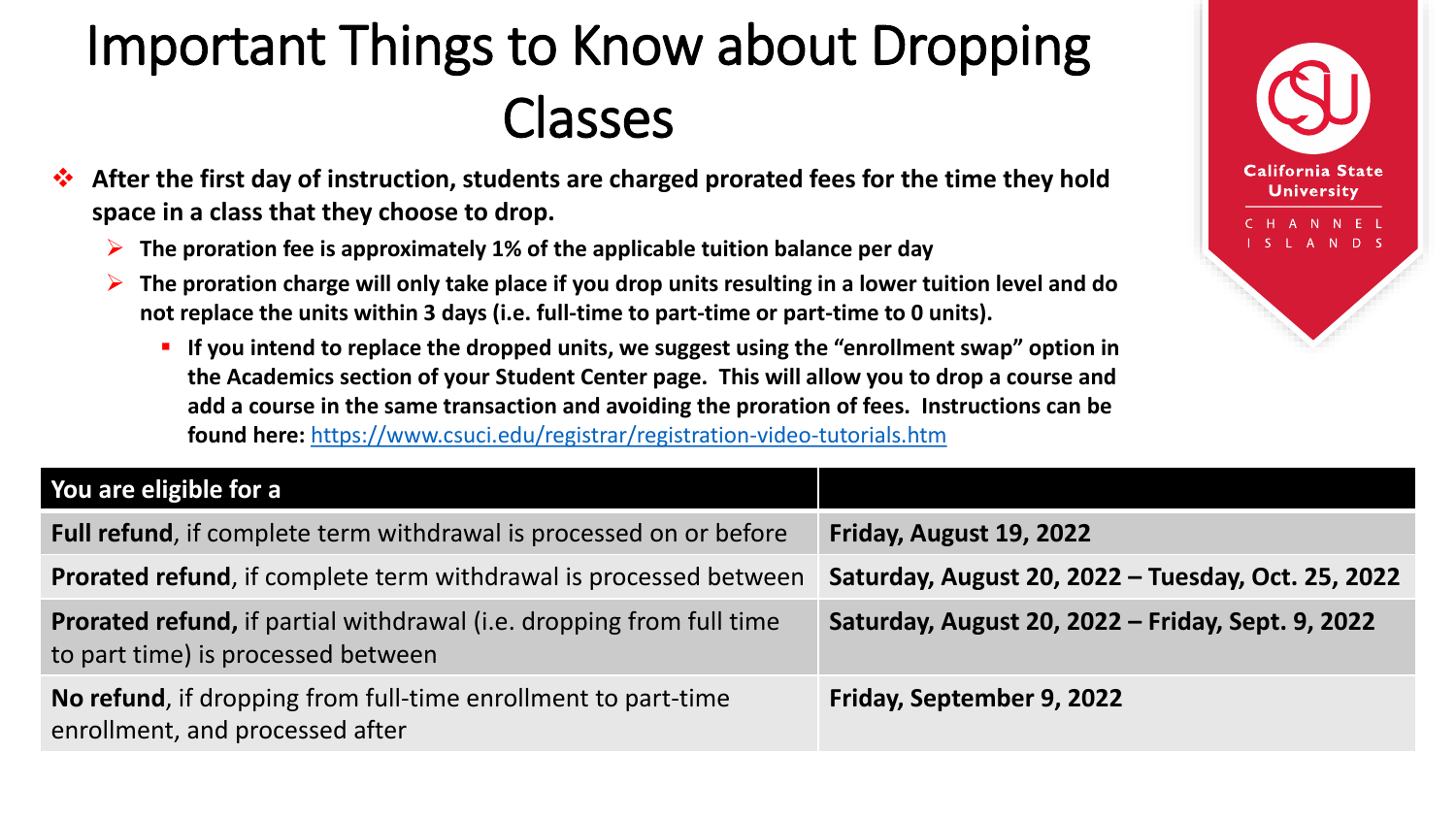### Here are some examples of the proration of fees

#### **Example 1**

- ❖ **Student is enrolled in 12 units and drops to 0 units before Friday, August 19, 2022.**
	- ➢ **There will be no proration of tuition fees on the account, because all enrollment was dropped prior to the start of the semester.**

#### **Example 2**

- ❖ **Student is enrolled in 9 units and drops to 6 units on Wednesday, August 24, 2022.**
	- ➢ **The student will be charged the part-time tuition rate of \$2,212 and an estimated \$130 in prorated full-time tuition fees for the time space was held in the dropped class.**

#### **Example 3**

- ❖ **Student is enrolled in 6 units and drops to 0 units on Friday, August 26, 2022.**
	- ➢ **The student will be charged an estimated \$153.41 in prorated part-time tuition fees for the time that space was held in the dropped classes.**

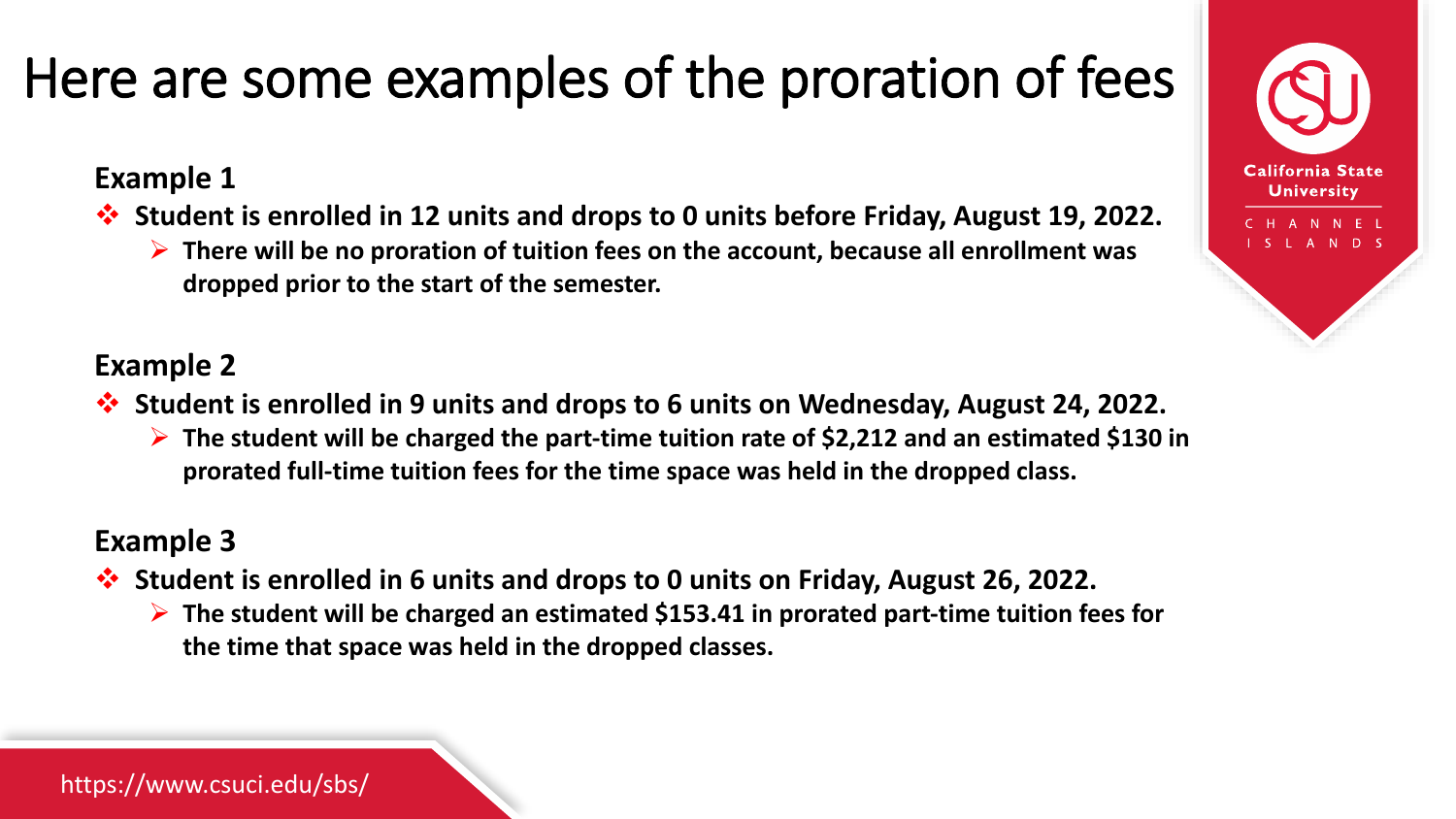## How & when are refunds processed?

- ❖ **Any Financial Aid (FA) disbursed in excess of your account balance will be refunded as follows:**
	- ➢ **Our office will begin processing Financial Aid refunds on August 17, 2022.**
	- ➢ **Direct Deposit – highly recommended and the fastest way to receive your refund. Instructions can be found here:** <https://www.csuci.edu/sbs/documents/how-to-enroll-in-direct-dep-20.pdf>
	- ➢ **Paper Check – The check will be mailed to the mailing address on file. Please allow 2-3 weeks for processing**
- ❖ **Out of pocket payments will be refunded to the original payment source, as follows:**
	- ➢ **Our office will begin processing Out of Pocket refunds on September 12, 2022.**
	- ➢ **Refunds for credit/debit card payments will be refunded back to the card that was used.**
	- ➢ **Cash and Electronic Check payments will be refunded as a paper check.**

**Example: It is payment deadline; student has not been awarded Financial Aid and has an account balance of \$3,300. Student signs up for the tuition installment payment plan and makes the 1st payment of \$1,100 using a credit card. Financial aid in the amount of \$5,000 is later awarded and disbursed.**

- ➢ **\$2,200 of Financial Aid will pay off the account balance**
- ➢ **\$1,100 paid by the credit card will be refunded directly back to the card**
- ➢ **\$1,700 of the remaining financial aid will be refunded directly to the student or parent accordingly.**



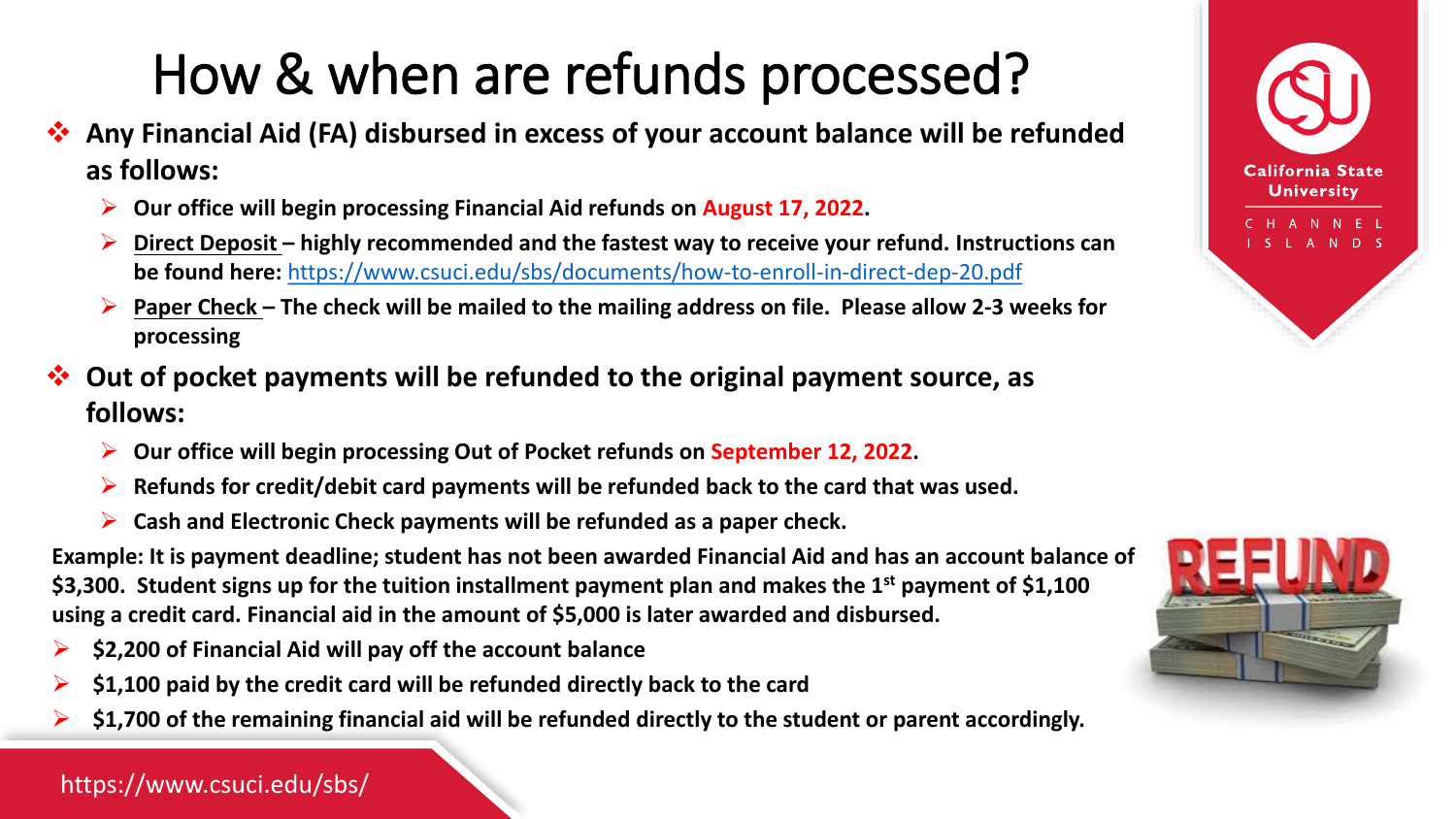## Can you discuss my account with my parent or supporter?

**The Family Education Rights and Privacy Act is a Federal Law that protects all student records, without the form we cannot disclose information to anyone but the student.**

- ❖ The form must be renewed every academic year.
- ❖ Your parent or supporter must be able to provide an access code for us to release information regarding your education record.
- ❖ When completing the form, you must specify each individual department and record(s) to be released.
- ❖ We will not be able to disclose any specific account details to anyone other than the student regarding billing statements, charges, credits, payments, past due amounts, and/or collection activity without proper authorization in place.

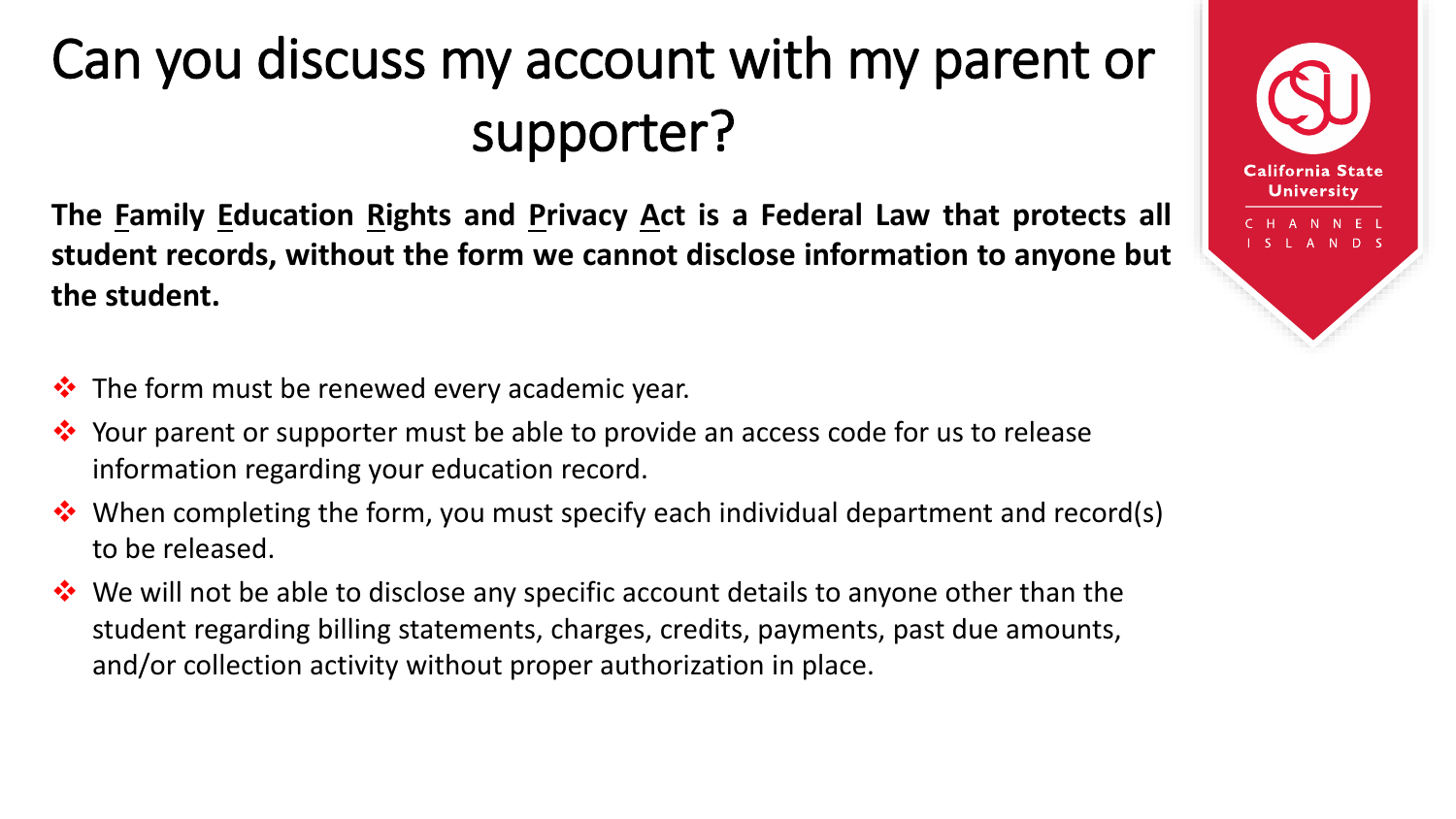### **What is a 1098-T Statement?**

- ❖ **The 1098-T tax form is a Tuition Statement provided by higher education institutions to all eligible students who paid for Qualified Tuition and Related Fees (including non-resident tuition) during the calendar year.**
- ❖ **The form contains information about qualified tuition and related expenses to help determine whether you, or the person who can claim you as a dependent, may take either the tuition and fees deduction or claim an education credit to reduce Federal income tax. For more information, see IRS Pub. 970, Tax Benefits for Higher Education.**
- ❖ **The form is made available to students in January of each year through your myCI portal.**
- ❖ **Instructions on how you can obtain the 1098-T form can be found here:** <https://www.csuci.edu/sbs/documents/howtoaccessform1098tinmyci.pdf>



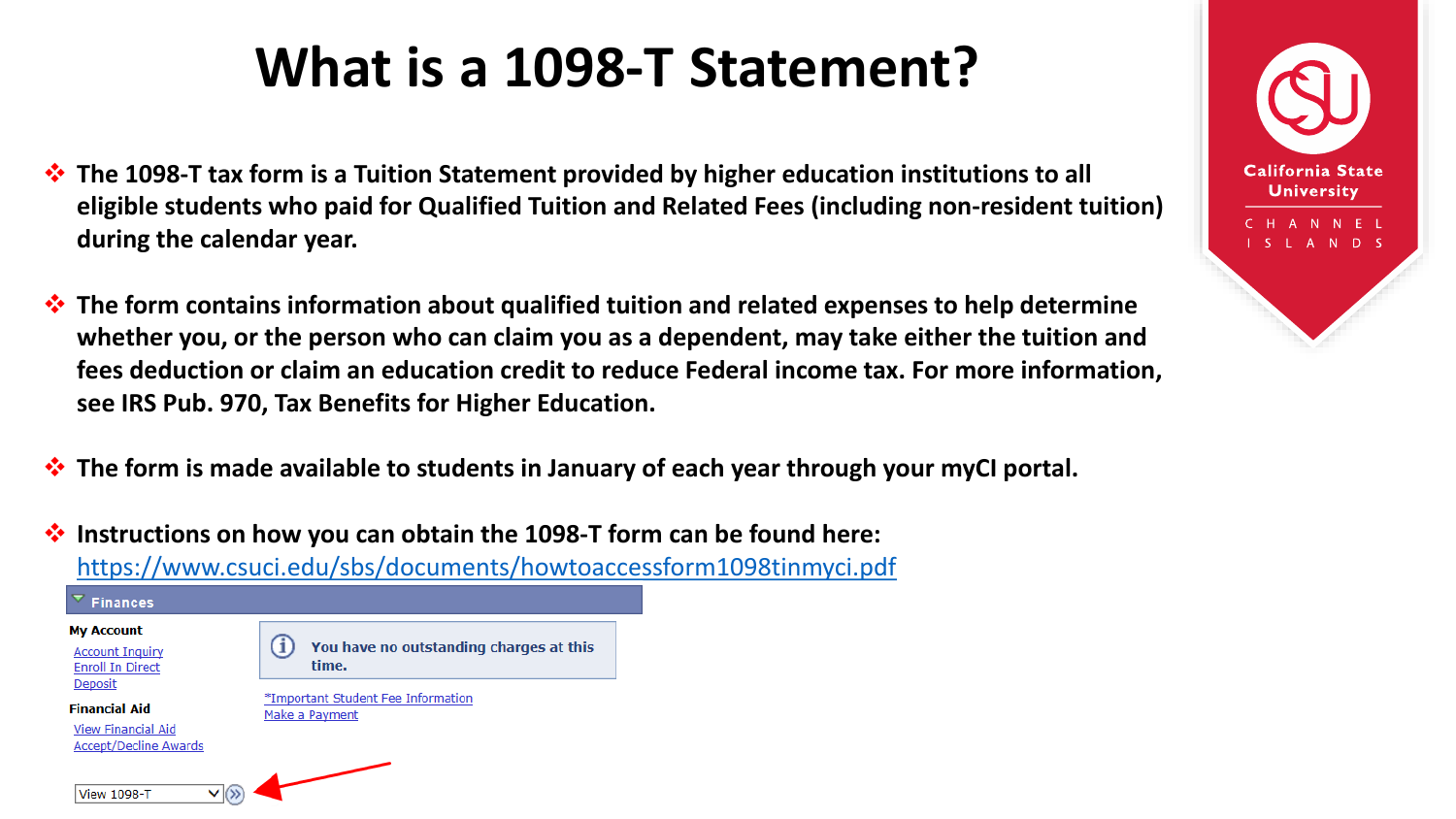### **Dolphin ID Card**

- ❖ **A \$15 Dolphin ID Card fee will automatically be included in tuition and fee charges posted to your student account.**
- ❖ **Here are some examples of how you can use your Dolphin ID Card:**
	- ➢ **Checking out books at the Library**
	- ➢ **Printing/Copying on Pharos Printers in the Library**
	- ➢ **Paying for Food at Dining Locations on Campus**
	- ➢ **Bus Pass**

#### ❖ **How can I obtain my Dolphin ID Card?**

- ➢ **Prior to the start of the Fall 2022 semester, you will receive an email from Student Business Services inviting you to upload a photo for your Dolphin ID Card.**
- ➢ **Once the photo is received and approved, your Dolphin ID Card will be printed and mailed to your address listed in your myCI account or provided to you upon move in if you are planning to live on campus.**
	- **More information about the Online Photo Submission process may be found here:** <https://www.csuci.edu/cardservices/photo-submission.htm>





12345789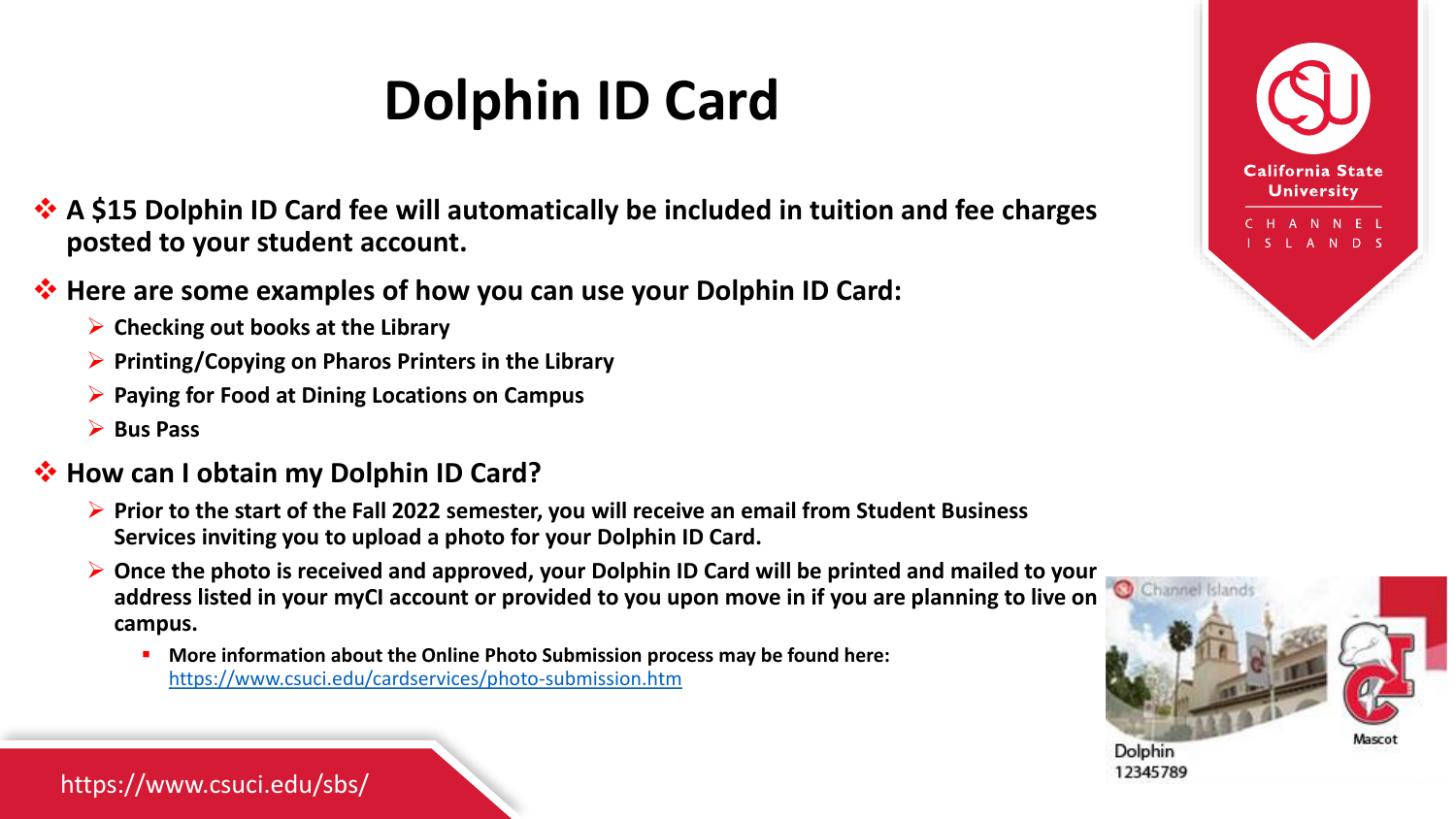### How can I contact Student Business Services?

### ❖ **Contact Us:**

- ➢ **Sage Hall, Enrollment Center**
	- ➢ **Cashier Window Hours:**
		- **Monday through Friday 9:00 a.m. to 4:30 p.m.**
	- ➢ **Phone: (805) 437-8810**
		- **Monday through Friday 9:00 a.m. to 4:30 p.m.**
	- ➢ **Email: [sbs@csuci.edu](mailto:sbs@csuci.edu)**

#### ❖ **Resources:**

- ➢ **Website: [www.csuci.edu/sbs/](http://www.csuci.edu/sbs/)**
	- **"How to" videos and PDF**
	- **Important updates**

**\*Valid photo ID required for in-person transactions**









#### https://www.csuci.edu/sbs/ https://www.csuci.edu/sbs/